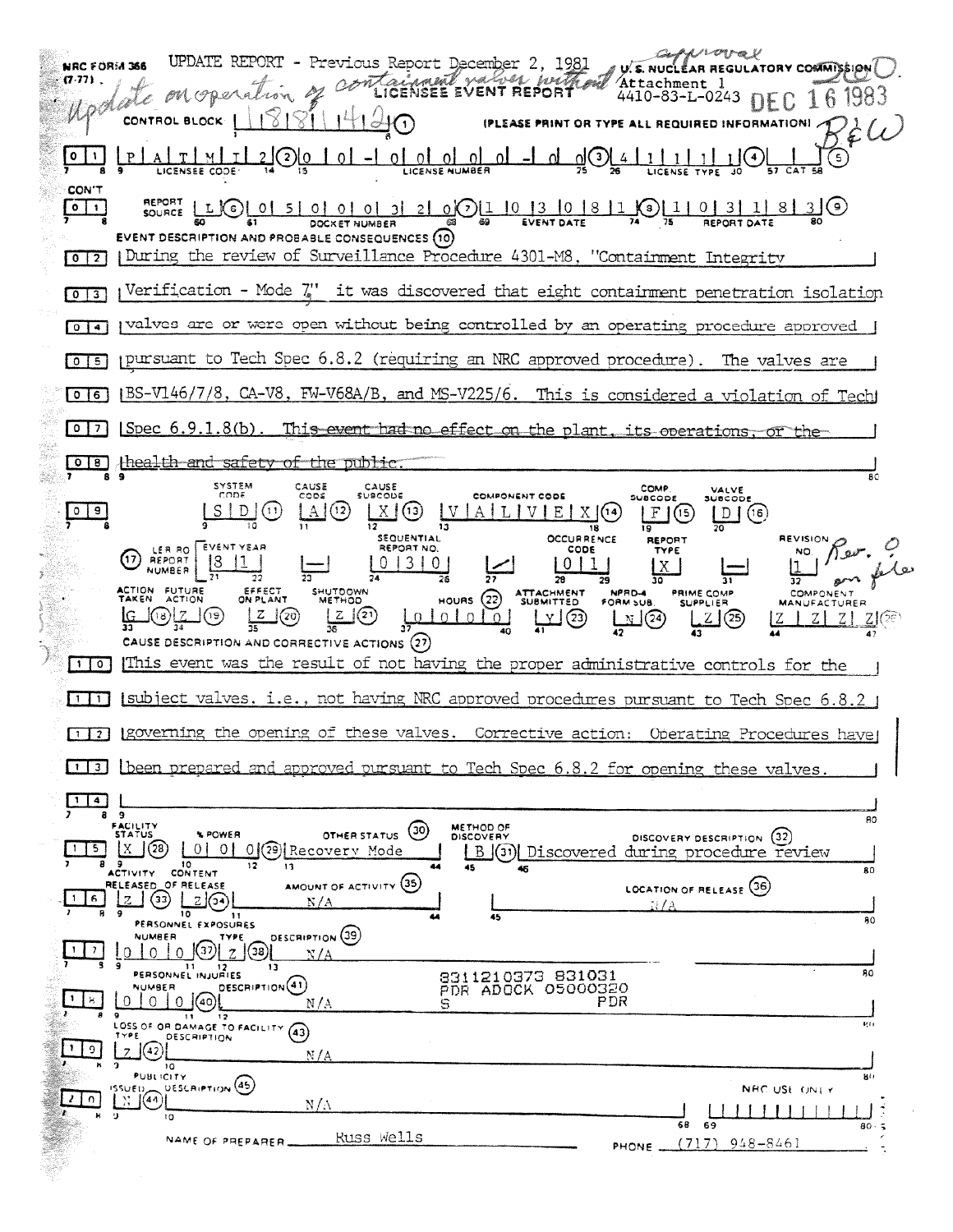## LER 81-030/0IX-1 EVENT DATE - October 30, 1981

## $I.$  EXPLANATION OF THE OCCURRENCE

**Maria** and Com

During the review of Surveillance Procedure 4301-M8, "Containment Integrity Verification – Mode 7", it was discovered that some of the containment penetration isolation valves were being controlled by an Operating Procedure approved pursuant to Technical Specification 6.8.2. The procedure utilized to open the valves were approved by the plant staff; however, they were not approved by the NRC staff as required by Technical Specification 6.8.2. The delinquent containment penetration isolation valves as identified in the review are listed below.

|                | Valve No. Status as of Event Date | Purpose of Opening Valve                                            |
|----------------|-----------------------------------|---------------------------------------------------------------------|
| <b>BS-V146</b> | Open                              | To supply a method for the Reactor<br>Building pressure indication. |
| BS-V147        | 0pen.                             |                                                                     |
| <b>BS-V148</b> | 0pen                              |                                                                     |
| $CA-V8$        | Closed                            | To allow for weekly OTSG "A" sampling                               |
| <b>FW-V68A</b> | 0 oen                             | To supply a method for the steam<br>generator level indication.     |
| <b>FW-V68B</b> | Open                              |                                                                     |
| <b>MS-V225</b> | <b>Open</b>                       |                                                                     |
| <b>MS-V226</b> |                                   |                                                                     |
|                |                                   |                                                                     |

#### II. CAUSE OF THE OCCURRENCE

This event was the result of not having the proper administrative controls for the subject valves, i.e., not having NRC approved procedures pursuant to Technical Specification 6.8.2 governing the opening of these valves.

#### III. CIRCUMSTANCES SURROUNDING THE OCCURRENCE

At the time of the occurrence, the Unit 2 facility was in a long-term cold shutdown state. The reactor decay heat was being removed via loss to ambient. Throughout the event there was no effect on the Reactor Coolant System or the core.

#### TV. CORRECTIVE: ACTIONS TAKEN OR TO BE TAKEN

Immediate - Procedures which control the opening of the containment penetration isolation valves listed above were prepared and approved pursuant to Technical Specification 6.8.2. These Operating Procedures and their date of approval are listed an the following page: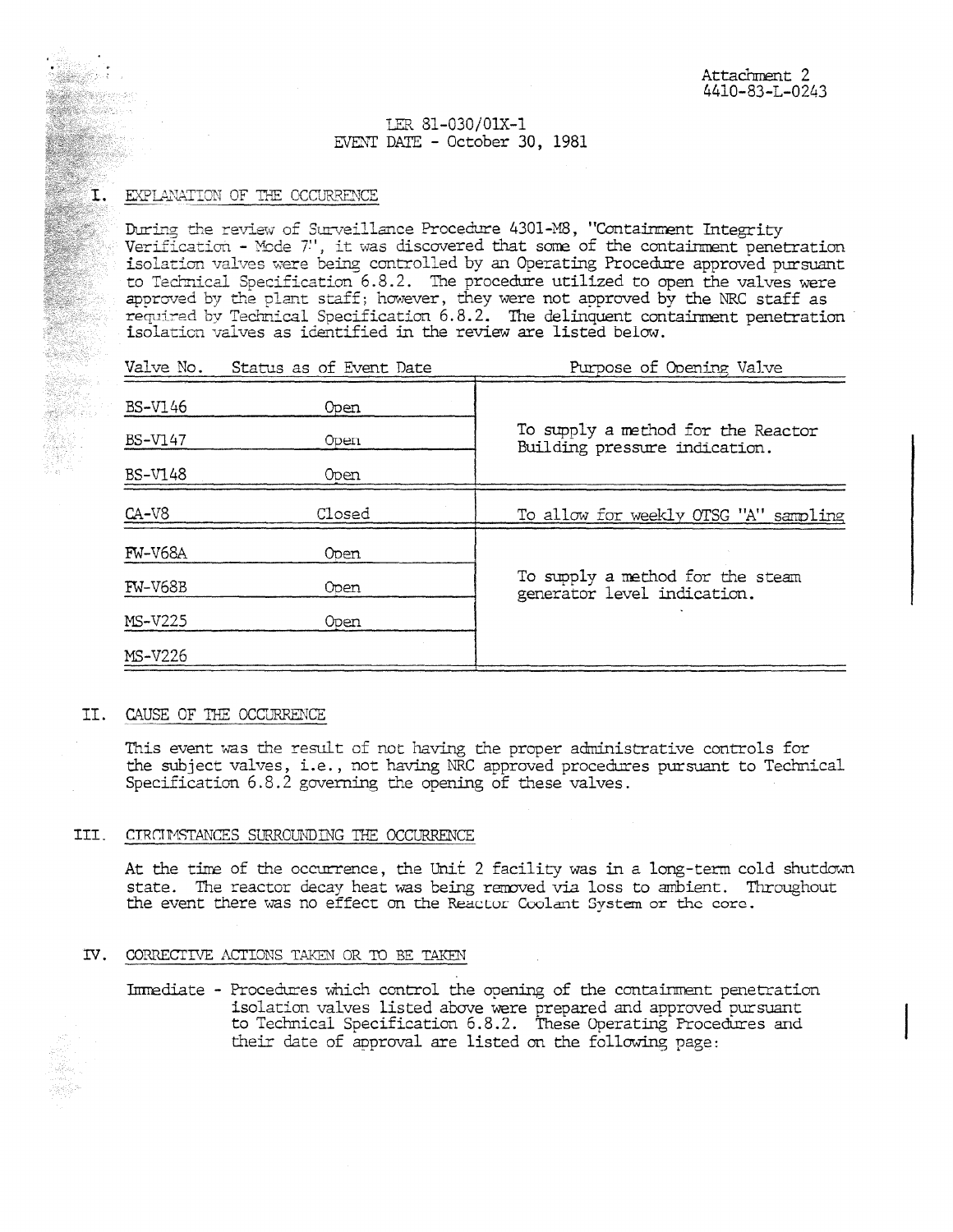| Valve No.      | Procedure No.           |
|----------------|-------------------------|
| <b>BS-V146</b> | 2104-1.16, Revision 0   |
| <b>BS-V147</b> | 2104-1.16, Revision 0   |
| <b>BS-V148</b> | Valve is no longer open |
| $CA-V8$        | 2104-4.132, Revision 0  |
| FW-V68A        | Valve is no longer open |
| <b>FM-V68B</b> | Valve is no longer open |
| MS-V225        | 2106-1.1, Revision 7    |
| MS-V226        | 2106-1.1, Revision 7    |

Date of Approval January 5, 1982 January 5, 1982

February 4, 1982

February 9, 1982 February 9, 1982

V. COMPONENT FAILURE DATA

N/A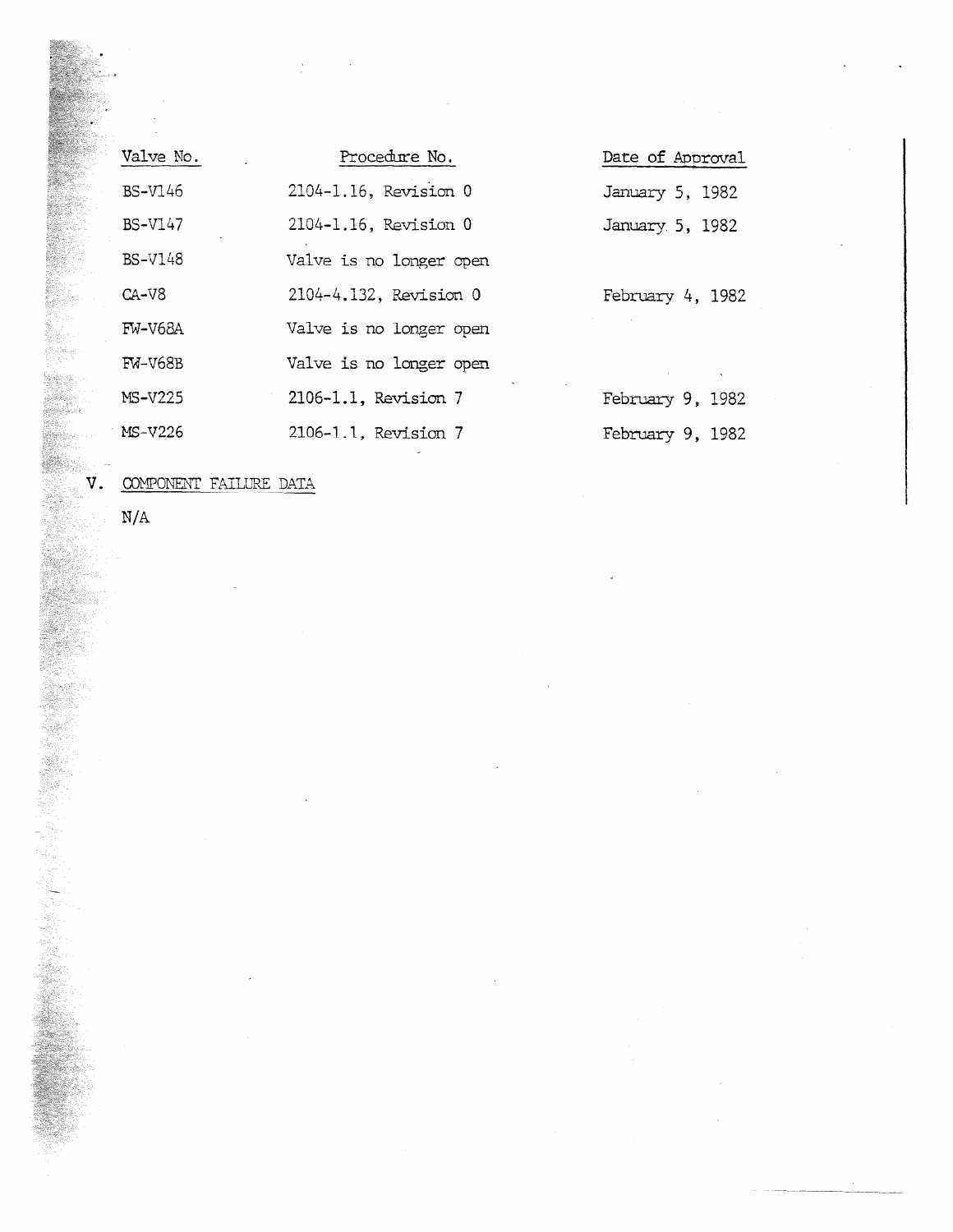

.

•

# **GPU Nuclear Corporation** Post Office Box 480 Route 441 South

Middletown, Pennsylvania 17057-0191 717 944-7621 TELEX 84-2386 Writer's Direct Dial Number:

October 31, 1983 4410-83-L-0243

Office of Inspection and Enforcement Attn: Dr. Thomas E. Murley Regional Administrator US Nuclear Regulatory Commission Region I 631 Park Avenue King of Prussia, PA 19406

Dear Sir:

Three Mile Island Nuclear Station, Unit 2 (TMI-2) Operating License No. DPR- 73 Docket No. 50 - 320 Updated Licensee Event Reports

The Licensee Event Reports listed in Attachment 1 have been updated and are enclosed as Attachment 2 to this letter.

If you have any questions, please contact Mr. J. J. Byrne of my staff.

ncerely r  $\sqrt{2}$  $1 - Y$  $\cdot \setminus$ l —  $\frac{\partial^2 Y}{\partial x^2}$  $\gamma$  *.tv*  $\cup$  . ы. . iredtor T M.1-2

BKK/JJB/RDW/jep

Attachments

CC. Mr. L. H. Barrett, Deputy Program Director - TMI Program Office Dr. B. J. Snyder, Program Director - TMI Program Office



PDR / n r

GPU Nuclear Corporation is a subsidiary of the General Public Utilities Corporation